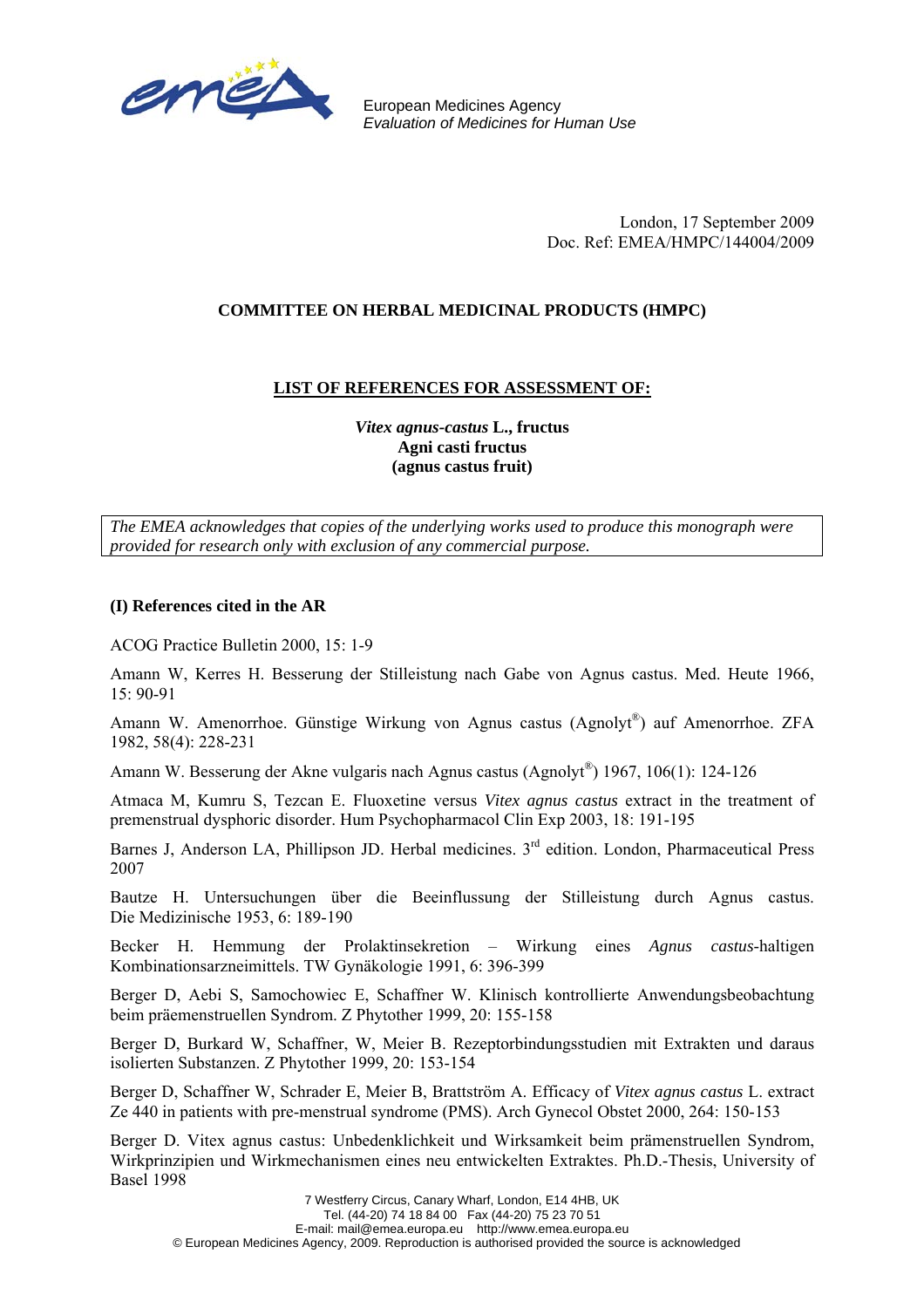Bleier W. Therapie von Zyklus- und Blutungsstörungen und weiteren endokrin bedingten Erkrankungen der Frau mit pflanzlichen Wirkstoffen. Zentralblatt für Gynkäkologie 1959, 81(18): 701-709

Brugisser R, Burkard W, Simmen U, Schaffner W. Untersuchungen an Opioid-Rezeptoren mit *Vitex agnus-castus* L. Zs. f. Phytotherapie 1999, 20: 154

Cahill DJ, Fox R, Wardle PG, Harlow CR. Multiple follicular development associated with herbal medicine. Human Reproduction 1994, 9(8): 1469-1470

Christoffel V, Spengler B, Abel G, Jarry H, Wuttke W. Diterpenes from BNO 1095 (*Vitex agnus castus*) inhibit prolactin secretion. Focus Alternat Complement Ther 2005, 5: 87-88

Christoffel V, Spengler B, Jarry H, Metten M, Wuttke W. Selective estrogenic activity of extract BN 1095 from *Vitex agnus-castus* fruits. Arch. Pharm. Pharm. Med. Chem. 2002, 335(1): 137

Coeugniet E, Elek E, Kühnast R. Das prämenstruelle Syndrom (PMS) und seine Behandlung. Ärztezeitschr. f. Naturheilverf. 1986, 27(9): 619-622

Commission E monographs. Agni casti fructus. BAnz.-Nr. 226, 02.12.1992.

Daniele C, Thompson Coon J, Pittler MH, Ernst E. *Vitex agnus castus.* A Systematic Review of Adverse Events. Drug Safety 2005, 28(4): 319-332

Dericks-Tan JSE, Schwinn P, Hildt C. Dose-dependent stimulation of melatonin secretion after administration of Agnus Castus. Exp Clin Endocrinol Diabetes 2003, 111: 44-46

Di Lorenzo C, Goppola G, Pierelli F, Ambrosini A. The use of vitex – agnus castus in migrainous women with premenstrual syndrome. Cephalgia 2007, 27: 747

Diagnostic and statistical manual of mental disorders, 4<sup>th</sup> ed., Washington, D.C.: American Psychiatric Association; 1994: 715-718

Dittmar FW, Böhnert K-J, Peeters M, Albrecht M, Lamertz M, Schmidt U. Prämenstruelles Syndrom. Behandlung mit einem Phytopharmakon. TW Gynäkologie 1982, 5: 60-68

European Pharmacopoeia, Ph. Eur. 6.0

European Scientific Cooperative on Phytotherapy (ESCOP). ESCOP Monographs, 2<sup>nd</sup> ed., Thieme, New York 2003

Falch BS, Bitzer J, Polasek W. Die Behandlung des prämenstruellen Syndroms (PMS) mit dem Vitexagnus-castus-Extrakt Ze 440: Eine Therapiebeobachtung. Therapiewoche 2003, 19: 287-288

Feldmann HU, Albrecht M, Lamertz M, Böhnert K-J. Therapie bei Gelbkörperschwäche bzw. prämenstruellem Syndrom mit Vitex-agnus-castus-Tinktur. Gyne 1990, 12: 421-425

Gallagher J, Lynch FW, Barragry J. A prolactinoma masked by a herbal remedy. European Journal of Obstetrics & Gynecology and Reproductive Biology 2008, 137: 247-261

Ganapaty S, Vidyadhar KN. Phytoconstituents and biological activities of *Vitex* – a review. J Nat Remedies 2005, 5(2): 75-95

Hager CD-ROM (2006) Agni castus fructus

Hajdu Z, Hohmann J, Forgo P, Martinek T, Dervarics M, Zupko I, Falkay G, Cossuta D, Mathe I. Diterpenoids and flavonoids from the fruits of *Vitex agnus-castus* and antioxidant activity of the fruit extracts and their constituents. Phytotherpay research 2007, 21: 391-394

Institut für Qualität und Wirtschaftlichkeit im Gesundheitswesen (IQWiG). Prämenstruelles Syndrom: Können Nahrungsergänzungsmittel helfen, die Beschwerden zu lindern. Available at: [http://www.gesundheitsinformation.de/praemenstruelles-syndrom-koennen](http://www.gesundheitsinformation.de/praemenstruelles-syndrom-koennen-nahrungsergaenzungsmittel-helfen-die.483.384.de.html)[nahrungsergaenzungsmittel-helfen-die.483.384.de.html](http://www.gesundheitsinformation.de/praemenstruelles-syndrom-koennen-nahrungsergaenzungsmittel-helfen-die.483.384.de.html)

Jarry H, Leonhardt S, Grokow C, Wuttke W. *In vitro* prolactin but no LH and FSH release is inhibited by compounds in extracts of *Agnus castus*: direct evidence for a dopaminergic principle by the dopamine receptor assay. Experimental and Clinical Endocrinology 1994, 102: 448-454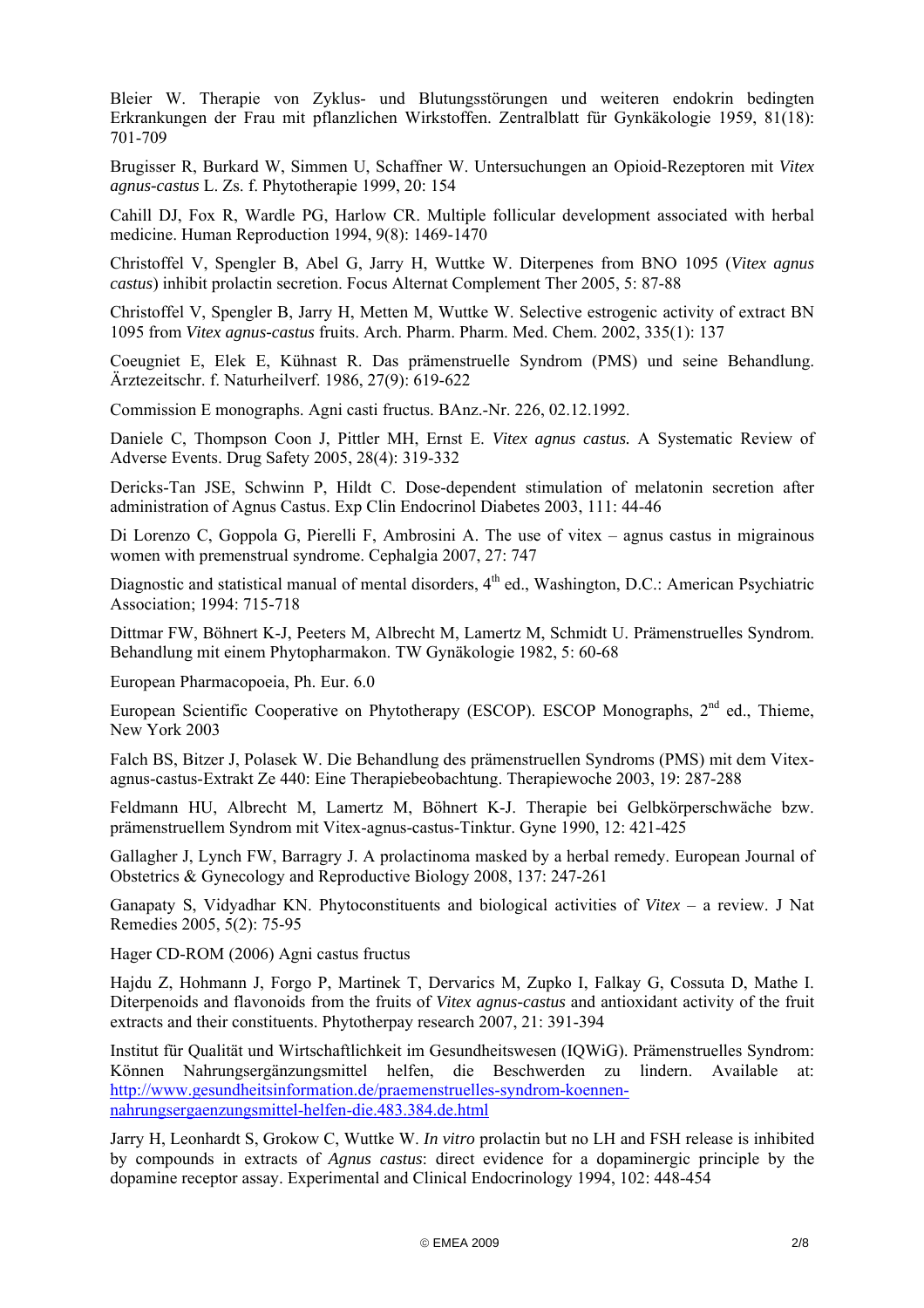Jarry H, Leonhardt S, Wuttke W, Behr B, Gorkow C. *Agnus castus* als dopaminerges Wirkprinzip in Mastodynon N. Zeitschrift für Phytotherapie 1991, 3: 77-82

Jarry H, Spengler B, Wuttke W, Christoffel V. In-vitro assay for bioactivity-guided isolation of endocrine active compounds in *Vitex* a*gnus-castus*. Maturitas 2006, 55(1): 26-36

Kilicdag EB, Tarim E, Bagis T, Erkanli S, Aslan E, Ozsahin K, Kuscu E. Fructus agni casti and bromocriptine for treatment of hyperprolactinemia and mastalgia. International Journal of Gynecology and Obstetrics 2004, 85: 292-293

Lal R, Sankaranaryanan A, Mathur VS, Sharma PL. Antifertility and oxytocic activity of Vitex agnus castus (seeds) in female albino rats. Bull. P.G. I. 1985, 19(2): 44-47

Lauritzen C, Reuter HD, Repges R, Böhnert KJ, Schmidt U. Treatment of premenstrual tension syndrome with *Vitex agnus castus.* Controlled, double-blind study versus pyridoxine. Phytomedicine 1997, 4(3): 183-189

Liu J, Burdette JE, Sun Y, Deng S, Schlecht SM, Zheng W, Nikolic D, Mahady G, van Breemen RB, Fong HHS, Pezzuto JM, Bolton JL, Farnsworth NR. Isolation of linoleic acid as an estrogenic compound from the fruits of *Vitex* a*gnus-castus* L. (chaste-berry). Phytomedicine 2004, 11(1): 18-23

Liu J, Burdette JE, Xu H, Gu C, van Breemen RB, Bhat KPL, Booth N, Constantinou AI, Pezzuto JM, Fong HHS, Farnsworth NR, Bolton JL. Evaluation of estrogenic activity of plant extracts for the potential treatment of menopausal symptoms. J. Agric. Food Chem. 2001, 49(5): 2472-2479

Loch E-G, Böhnert K-J, Peeters M, Schmidt U, Lamertz M. Die Behandlung von Blutungsstörungen mit Vitex-agnus-castus-Tinktur. Sonderdruck aus der Frauenarzt 1991, 32(8): 1-4

Loch E-G, Kaiser E. Diagnostik und Therapie dyshormonaler Blutungen in der Praxis. gynäkol. prax. 1990, 14: 489-495

Loch EG, Selle H, Boblitz N. Treatment of premenstrual syndrome with a phytopharmaceutical formulation containing *Vitex agnus castus.* Journal of Women's Health & Gender-based Medicine 2000, 9(3): 315-320

Loew D, Gorkow C, Schrödter A, Rietbrock S, Merz P-G, Schnieders M, Sieder C. Zur dosisabhängigen Verträglichkeit eines Agnus-castus-Spezialextraktes. Zeitschrift für Phytotherapie 1996, 17: 237-243

Lucks BC, Sorensen J, Veal L. Vitex agnus castus essential oil and menopausal balance: A self-care survey. International journal of aromatherapy 2003, 13(4): 169-172

Lucks BC. *Vitex agnus castus* essential oil and menopausal balance: a research update [Complementary Therapies in Nursing and Midwifery 8 (2003) 148-154]. Complementary Therapies in Nursing and Midwifery 2003, 9(3): 157-160

Madaus G. Lehrbuch der biologischen Heilmittel. Georg Thieme Verlag, Leipzig 1938.

Meier B, Berger D, Hoberg, E, Sticher O, Schaffner W. Pharmacological activities of *Vitex agnus*-*castus* extracts *in vitro*. Phytomedicine 2000, 7(5): 373-381

Mengs U. Madaus Report. AY32 Acute oral toxicity study in mice. Study No.: TX135. Madaus AG 1992b

Mengs U. Madaus Report. AY32 Acute oral toxicity study in rats. Study No.: TX134. Madaus AG 1992a

Mengs U. Madaus Report. AY32 Subacute oral toxicity study in rats. Study No.: TX136. Madaus AG 1993

Merz P-G, Gorkow C, Schrödter A, Rietbrock S, Sieder C, Loew D, Dericks-Tan JSE, Taubert HD. The effects of a spezial Agnus castus extract (BP1095E1) on prolactin secretion in healthy male subjects. Exp Clin Endocrinol Diabetes 1996, 104: 447-453

Merz P-G, Schrödter A, Rietbrock S, Gorkow C, Loew D. Prolaktinsekretion und Verträglichkeit unter der Behandlung mit einem Agnus-castus-Spezialextrakt (BP1095E1). Erste Ergebnisse zum Einfluß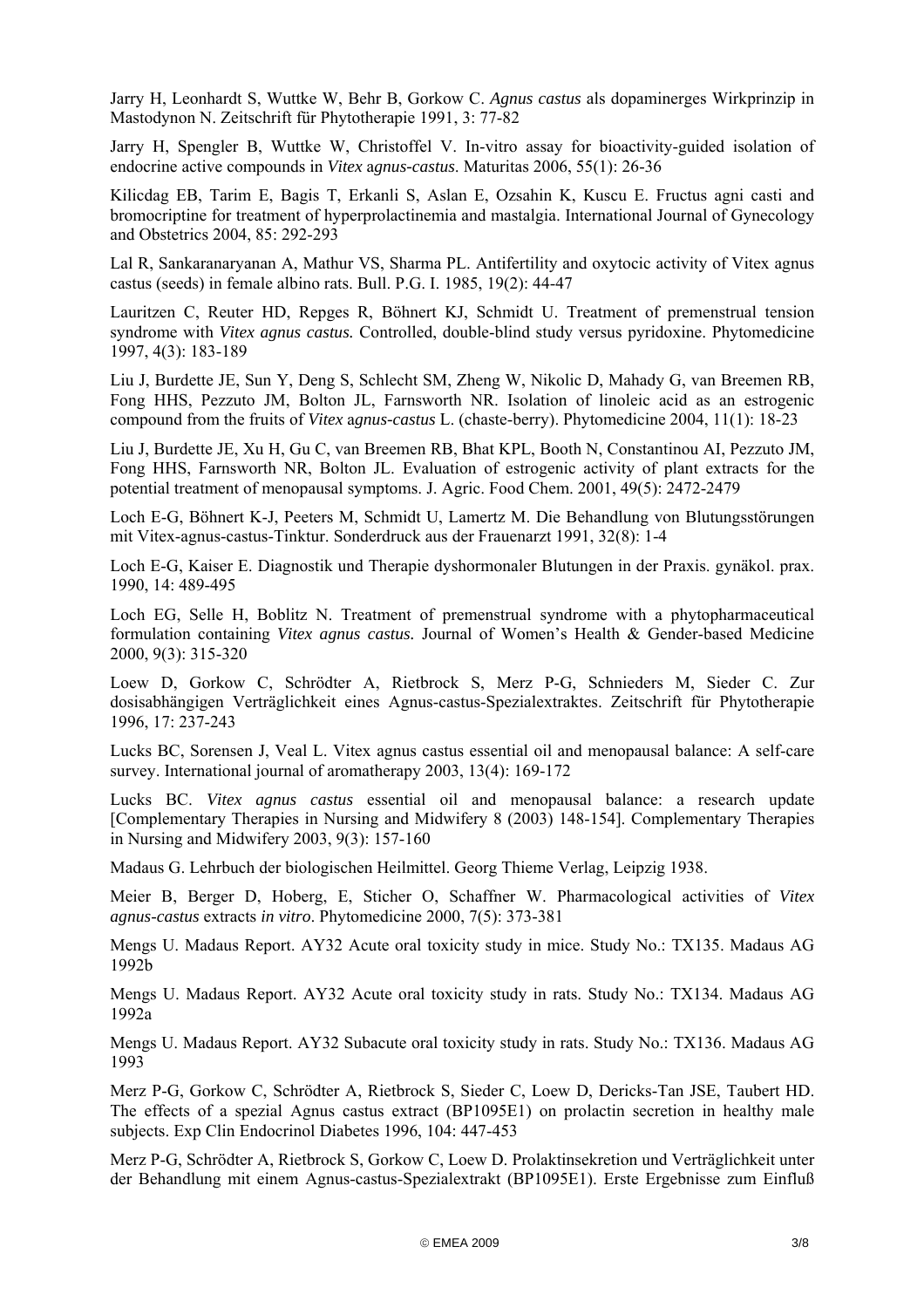auf die Prolaktinsekretion. In: Loew D, Rietbrock N. Phytopharmaka in Forschung und klinischer Anwendung. Steinkopff Verlag Darmstadt 1995, 93-97

Milewicz A, Gejdel E, Sworen H, Sienkiewicz K, Jedrzejak J, Teucher T, Schmitz H. Vitex agnus castus-Extrakt zur Behandlung von Regeltempoanomalien infolge latenter Hyperprolaktinämie. Ergebnisse einer randomisierten Plazebo-kontrollierten Doppelblindstudie. Arzneim.-Forsch./Drug Res. 1993, 43(II)(7): 752-756

Mohr H. Klinische Untersuchungen zur Steigerung der Laktation. DMW 1954, 79(41):1513-1516

Nasri S, Oryan S, Rohani AH, Amin GR. The effects of Vitex agnus castus extract and its interaction with dopaminergic system on LH and testosterone in male mice. Pakistan Journal of Biological Science 2007, 10(14): 2300-2307

Oerter Klein K, Janfaza M, Wong JA, Chang RJ. Estrogen bioactivity in Fo-Ti and other herbs used for their estrogen-like effects as determined by a recombinant cell bioassay. Journal of Clinical Endocrinology & Metabolism 2003, 88(9): 4077-4079

Ohyama K, Akaike T, Hirobe C, Yamakawa T. Cytotoxicity and apoptotic inducibility of *Vitex agnus-castus* fruit extract in cultured human normal and cancer cells and effect on growth. Biol. Pharm. Bull. 2003, 26(1): 10-18

Ohyama K, Akaike T, Imai M, Toyoda H, Hirobe C, Bessho T. Human gastric signet ring carcinoma (KATO-III) cell apoptosis induced by *Vitex agnus-castus* fruit extract through intracellular oxidative stress. International Journal of Biochemistry & Cell Biology 2005, 37: 1496-15101

Pearlstein TB. Hormonal and nonpharmacologic treatments for premenstrual syndrome and premenstrual dysphoric disorder. Primary Psychiatry 2004, 11(12): 48-52

Peters-Welte C, Albrecht M. Regeltempostörungen und PMS. Vitex agnus-castus in einer Anwendungsbeobachtung. TW Gynäkologie 1994, 7 (1): 49-52

Priplepskaya VN, Ledina AV, Tagiyeva AV, Revazova FS. *Vitex agnus castus:* Successful treatment of moderate to severe premenstrual syndrome. Maturitas 2006, 55: 55-63

Probst V, Roth A. Über einen Pflanzenextrakt mit hormonartiger Wirkung. Deutsche Medizinische Wochenschrift 1954, 35: 1271-1274

Propping D, Katzorke T, Belkien L. Diagnostik und Therapie der Gelbkörperschwäche in der Praxis. Therapiewoche 1988, 38(41): 2992-3001

Propping D, Katzorke T. Treatment of Corpus Luteum Insufficiency. Zeitschrift für Allgemeinmedizin 1987, 63: 932-933

Rapkin AJ, Mikacich JA. Premenstrual syndrome in adolescents: diagnosis and treatment. Pediatric Endocrinology Reviews (PER) 2006, 3(1): 132-136

Regnani G, Gasparetto A, Facchinetti F. Vitex agnus castus and premenstrual syndrome. 14<sup>th</sup> International Conference of Psychosomatic Obstetrics and Gynaedology. Edinburgh, Scotland, May 16-19, 2004

Ritzmann P. Mönchspfeffer. <http://www.infomed.org/pharma-kritik/pk08b-04.html>

Samochowiec L, Glaesmer R, Samochowiec J. Einfluß von Mönchspfeffer auf die Konzentration von beta-Endorphin im Serum weiblicher ratten. Ärztezeitschrift für Naturheilverfahren 1998, 39(4): 213-215

Schellenberg R. Treatment for the premenstrual syndrome with agnus castus fruit extract: prospective, randomised, placebo controlled study. BMJ 2001, 322: 134-137

Schmid D, Liechti C, Zülli F. Stimulation of melanin synthesis for tanning and protection. SOFW-Journal 2006, 132(7): 38-42

Schulz et Hänsel. Pflanzliche Gynäkologika. In: Schulz und Hänsel: Rationale Phytotherapie. Springer-Verlag 1999, 4. Auflage, 297-308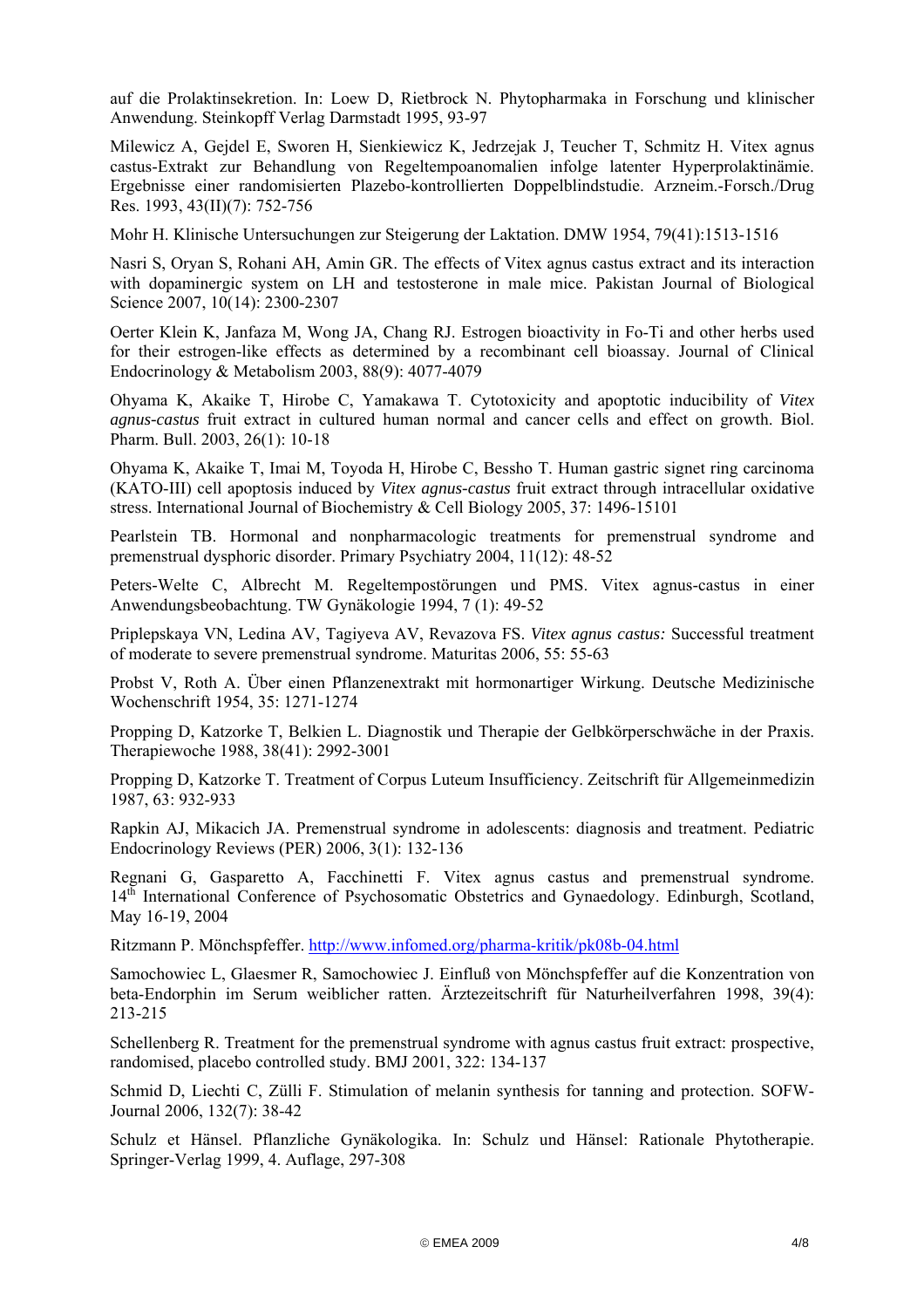Shaw S, Wyatt K, Thompson Coon J, Campbell J, Ernst E. Vitex agnus castus for premenstrual syndrome. (Protocol) *Cochrane Database of Systematic Reviews* 2003, Issue 4. Art. No.: CD004632. DOI: 10.1002/14651858.DC004632.

Sliutz G, Speider P, Schultz AM, Spona J, Zeillinger R. Agnus castus extracts inhibit prolactin secretion of rat pituitary cells. Horm. Metab. Res. 1993, 25: 253-255

Steiner M, Pearlstein T, Cohen LS, Endicott J, Kornstein SG, Roberts C, Roberts DL, Yonkers K. Expert Guidelines for the Treatment of Severe PMS, PMDD, and Comorbidities: The Role of SSRIs. Journal of Women's Health 2006, 15(1): 57-69

Tamagno G, Burlau MC, Daly AF, Beckers A. Vitex agnus castus might enrich the pharmacological armamenatarium for medical treatment of prolactinoma. European Journal of Obstetrics & Gynecology and Reproductive Biology 2007, 135: 139-140

Turner S, Mills S. A double-blind clinical trial on a herbal remedy for premenstrual syndrome: a case study. Complementary Therapies in Medicine 1993, 1: 73-77

Vogel G. Vergleichende Untersuchung eines Agnus castus-Spezialextraktes und Bromocriptin auf Prolaktin, Gonadotropine und Sexualhormone bei männlichen Versuchspersonen. Ph.D.-Thesis, University of Frankfurt am Main, 2001

Webster DE, Lu J, Chen SN, Farnsworth NR, Wang ZJ. Activation of the µ-opiate receptor by *Vitis agnus-castus* methanol extracts: implications for its use in PMS. Journal of Ethnopharmacology 2006, 106: 216-221

Weisskopf M, Schaffner W, Jundt G, Sulser T, Wyler S, Tullberg-Reinert H. A Vitex agnus-castus extract inhibits cell growth and induces apoptosis in prostate epithelial cell lines. Planta Med 2005,  $71 \cdot 910 - 916$ 

Wichtl M. Teedrogen und Phytotherapeutika. 4. Aufl. Stuttgart, Wissenschaftliche Verlagsgesellschaft mbH 2002

Widmer R, Baez Y, Kreuter U, Terreaux C. Mönchspfeffer beim Prämenstruellen Syndrom. Ein Praxiserfahrungsbericht PEB zur Wirksamkeit und Verträglichkeit eines standardisierten Extraktes aus den Früchten von *Vitex agnus castus* L. Schweiz. Zschr. GanzheitsMedizin 2005, 17: 351-354

Winterhoff H, Gorkow C, Behr B. Die Hemmung der Laktation bei ratten als indirekter Beweis für die Senkung von Prolaktin durch *Agnus castsus*. Zeitschrift für Phytotherapie 1991, 12: 175-179

Wuttke W, Gorkow CH, Jarry H. Dopaminergic compounds in *Vitex agnus-castus*. In: Loew D, Rietbrock D. Phytopharmaka: Forschung, Klinik und Anwendung. Darmstadt: Steinkopf-Verlag, 1995: 81-95

Wuttke W, Jarry H, Christoffel V, Spengler B, Seidlova-Wuttke D. Chaste tree (Vitex agnus-castus) Pharmacology and clinical indications. Phytomedicine 2003, 10: 348-357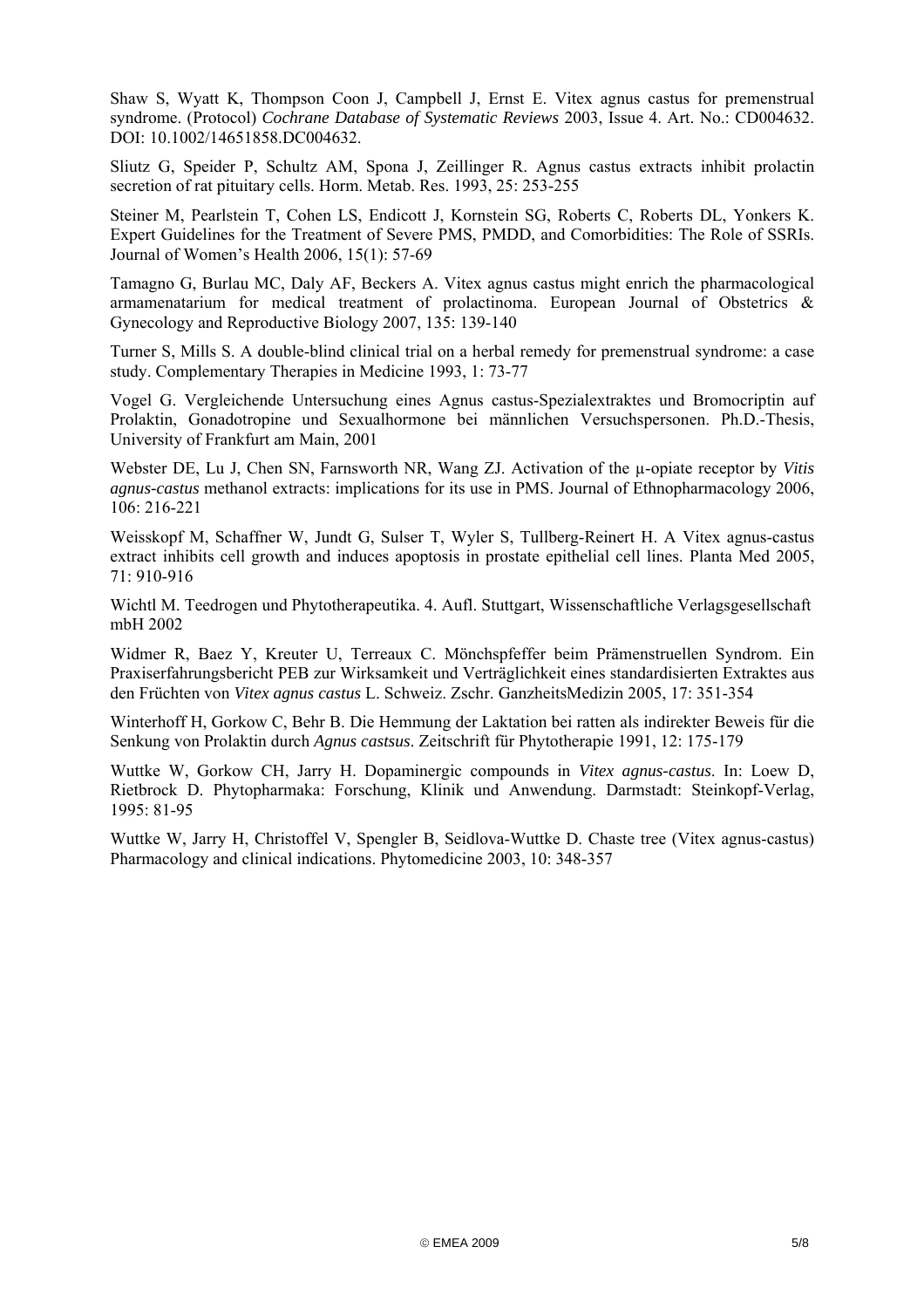## **(II) References read but not included in the AR**

Amann W. Akne vulgaris und Agnus castus (Agnoloyt®) 1975, Zs. F. Allgmeinmedizin, 51(35): 1645-1648

Ambrosius F. Neue Indikation für den Mönchspfeffer? Extrakt aus Früchen von *Vitex agnus-castus*  unterdrückt Zellwachstum und induziert Apoptose in Prostataepithel-Zelllinien. Zeitschrift für Phytotherapie 2006, 27: 95

Attelmann H, Bends K, Hellenkemper H, Reichert J, Warkalla H-J. Ergebnisse der Behandlung von Frauenkrankheiten mit Agnolyt®. Zeitschrift für präklinische Geriatrie 1972, 2: 239-243

Braun L. Chasteberry. Complementary Medicine July/August 2006, 71-73

Budeiri DJ, Li Wan Po A, Dornan JC. Clinical trials of treatments of premenstrual syndrome: entry criteria and scales for measuring treatment outcomes. British Journal of Obstetrics and Gynaecology 1994, 101: 689-695

Canning S, Waterman M, Dye L. Dietary supplements and herbal remedies for premenstrual syndrome (PMS): a systematic research review of the evidence for their efficacy. Journal of Reproductive and Infant Psychology 2006, 24: 363-378

Carmichael AR. Can *Vitex agnus castus* be Uued for the treatment of mastalgia? What is the current evidence? eCAM 2008, 5(3): 247-250

Casper RF, Powell A-M. Premenstrual syndrome: Documentation by a linear analog scale compared with two descriptive scales. Am J Obstet Gynecol 1986, 155: 862-867

Christie S, Walker AF. *Vitex agnus castus* L.: (1) A review of its traditional and modern therapeutic use; (2) Current use from a survey of practitioners. The European Journal of Herbal Medicine 1997, 3(3): 29-45

Christoffel V, Spengler B, Jarry H, Wuttke W. Prolactin inhibiting dopaminergic activity of diterpenes from *Vitex agnus castus*. In: Loew D, Blume H, Dingermann TH. Phytopharmaka V: Forschung und Klinische Anwendung. Darmstadt: Steinkopf-Verlag, 1999: 209-214

Dennehy CE. The use of herbs and dietary supplements in gynecology: An evidence-based review. Journal of Midwifery & Women's Health 2006, 51(6): 402-409

Du Mee. Vitex agnus castus. Aust J Med Herbalism 1993, 5(3): 63-65

Fugh-Berman A. "Bust enhancing" herbal products. Obstetrics and Gynecology 2003, 101(6): 1345-1349

Fugh-Berman A, Kronenberg F. Complementary and alternative medicine (CAM) in reproductive-age women: a review of randomized controlled trials. Reproductive Toxicology 2003, 17:137-152

Girman A, Lee R, Kligler B. An integrative medicine approach to premenstrual syndrome. American Journal of Obstetrics and Gynecology 2003, 188(5): 56-65

Gorkow C. Klinischer Kenntnisstand von Agni-casti fructus. Zeitschrift für Phytotherapie 1999, 20: 159-168

Gorkow C, Wuttke W, März RW. Zur Wirksamkeit von *Vitex agnus castus*-Präparaten. WMW 2002, 152(15-16): 364-372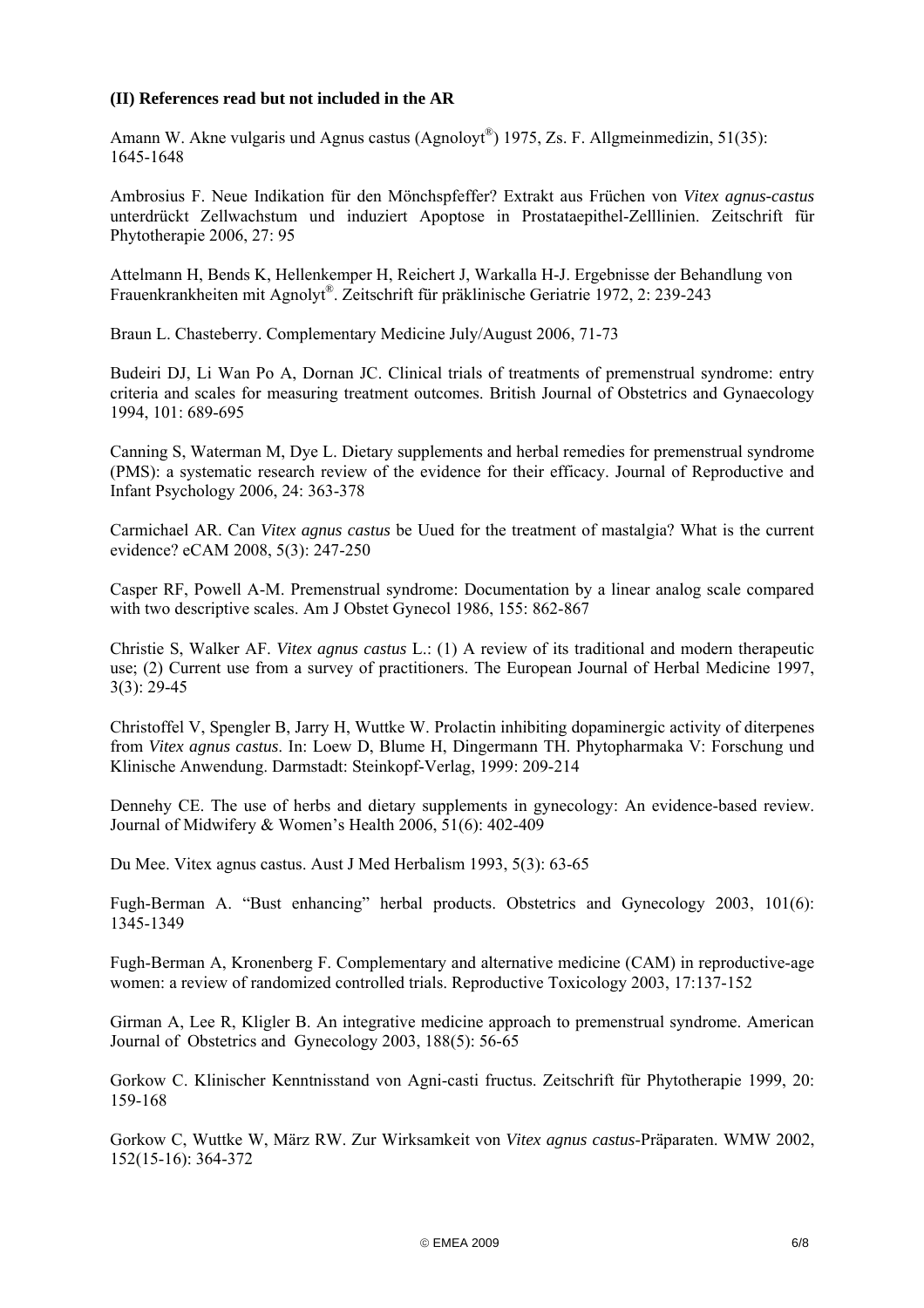Hancke K, Zahradnik HP. Die Therapie des prämenstruellen Syndroms. Gynäkol. prax. 2007, 31: 55-65

Hillebrand H. The treatment of premenstrual stomatitis aphthosa ulcerosa with Agnolyt®. Der Landarzt 1964, 40: 1577-1578

Hobbs C. The Chaste Tree: *Vitex agnus castus.* Pharmacy in History 1991, 33(1): 19-24

Houghton P. Agnus castus. The Pharmaceutical Journal 1994, 253: 720-721

Huddleston M, Jackson EA. Is an extract of the fruit of agnus castus (chaste tree or chasteberry) effective for prevention of symptoms of premenstrual syndrome (PMS)? The Journal of Family Practice 2001, 50(4): 298

Hueneke P. Clinical Observations on Vitex and ADHD. Journal of the Australian Traditional-Medicine Society 2004, 10(1): 7-8

Jarry H, Leonhardt S, Wuttke W, Spengler B, Christoffel V. Auf der Suche nach dopaminergen Substanzen in Agni-casti-fructus-Präparaten: Warum eigentlich? Zeitschrift für Phytotherapie 1999, 20: 150-152

Jarry H, Spengler B, Porzel A, Schmidt J, Wuttke W, Christoffel V. Evidence for estrogen receptor β-selective activity of *Vitex agnus-castus* and isolated Flavones. Planta Medica 2003, 69: 945-947

Lucks BC. The *Vitex agnus castus* dilemma: Ethical management of a double-edged oil. Aromatherapy Today 2003, 27: 24-27

Mahesh Kumar S, Chandrasekar MJN, Nanjan MJ, Suresh B. Herbal remedies for acne. Natural Product Radiance 2005, 4(4): 328-334

Meier B, Hoberg E. Agni-casti fructus. Zeitschrift für Phytotherapie 1999, 20: 140-158

Neumann-Kühnelt B, Stief G, Schmiady H, Kentenich H. Investigations of possible effects of the phytotherapeutic agent Agnus Castus on the follicular and corpus luteum phases. Abstracts of the 9<sup>th</sup> Annual Meeting of the ESHRE, Thessaloniki, 1993

Odenthal KP. *Vitex agnus castus* L.-traditional drug and actual indications. Phytotherapy Research 1998, 12:160-161

Propping D, Böhnert K-J, Peeters M, Albrecht M, Lamertz M. Vitex agnus-castus. Treatment of gynaecological syndromes. Therapeutikon 1991, 5(11): 581-585

Roemheld-Hamm B. Chasteberry. American Family Physician 2005, 72(5): 821-824

Roth OA. Zur Therapie der Gelbkörperinsuffizienz in der Praxis. Medizinische Klinik 1956, 51(30): 1263-1265

Russell L, Hicks GS, Low AK, Shepherd JM, Brown CA. Phytoestrogens: A viable option? The American Journal of the Medical Sciences 2002, 324(4): 185-188

Siedentopf F. Agnus castus senkt vor allem die Intensität der Beschwerden. Forschung und Praxis 2001, 319: 18-19

Smith RL, Pruthi S, Fitzpatrick LA. Evaluation and Management of Breast Pain. Mayo Clin Proc. 2004, 79: 353-372